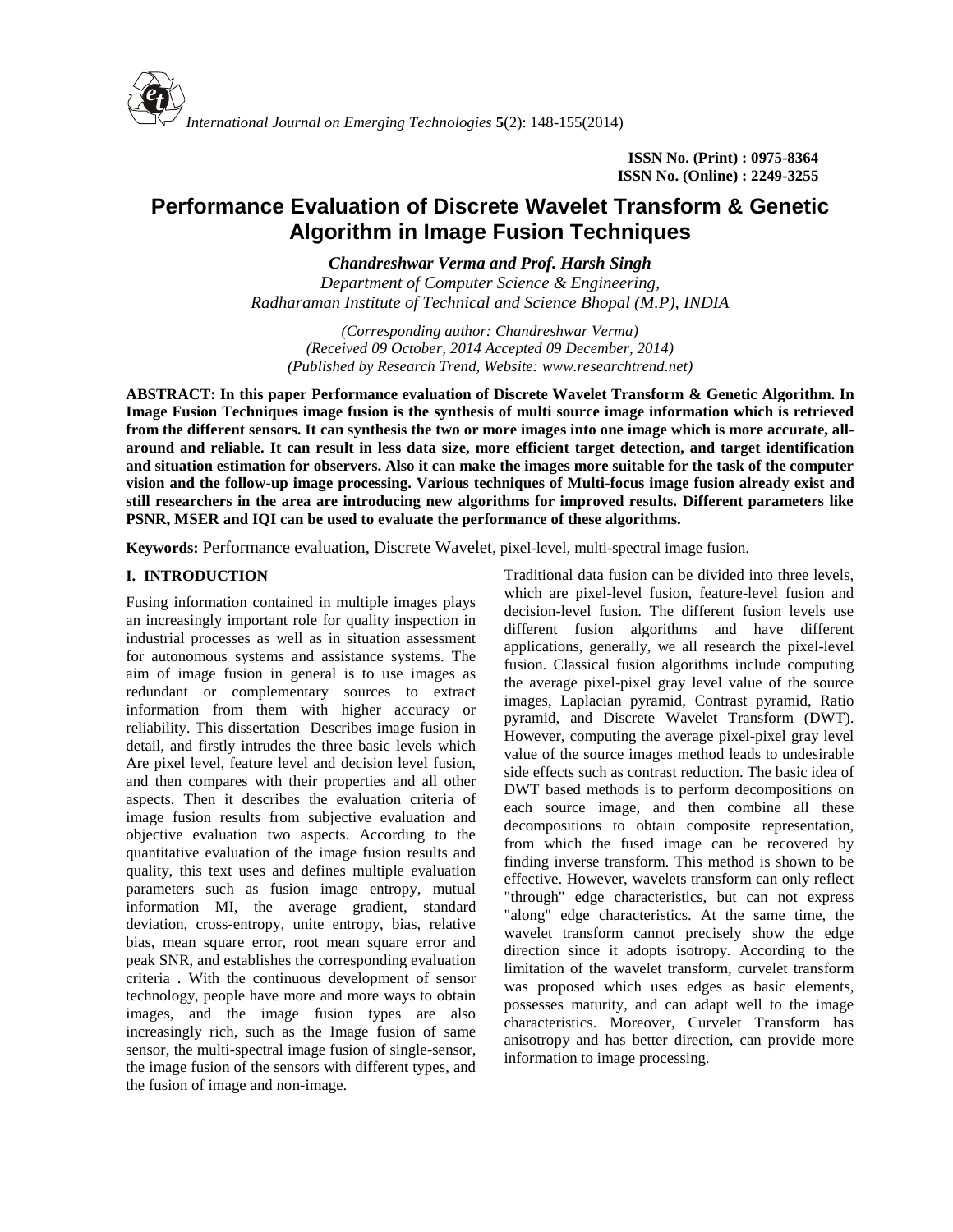Through the principle of Curvelet transform we know that: Curvelet transform has direction characteristic, and its base supporting session satisfies content anisotropy relation, except have multi-scale wavelet transform and local characteristics. Curvelet transform can represent appropriately the edge of image and smoothness area in the same precision of inverse transform. The low-bands coefficient adopts NGMS method and different direction high-bands coefficient adopts LREMS method was proposed after researching on fusion algorithms of the low-bands coefficient and high-bands coefficient in Curvelet transform. [1-2].

## **II. TRANSFORM TECHNIQUE**

As a matter of fact, the image enhancement is very first step in digital image processing. As the name indicates in this technique, the original image is processed in such a manner that the result image will more suitable compared to the original image for some particular application the image is enhanced. Image enhancement is a purely subjective processing technique. This means that the required result varies from person to person. An image enhancement technique used to process images might excellent for a person, but the same result might not be good enough for another. It will be interesting to know that image enhancement is a cosmetic procedure it does not add any extra information to the original image. It basically improves the subjective quality of the image by working with the existing data.

Image enhancement may be achieved in following two domains:

- (i) In the spatial domain.
- (ii) In the frequency domain.

In spatial domain spatial details of image has been shown and in frequency domain image transform domain has shown because its difficult to apply various operation on image that's why image has transform into transform domain from spatial domain.



**Fig. 1.** Types of Image enhancement.

In fig 1 illustrates the details of image enhancement. In this figure both spatial and frequency domain has been seen and later we see various methods of both of this techniques.

**Spatial domain.** The word spatial domain means that we have to work in the given space, in this case, the image. In other words, the term spatial domain implies working with the pixels values or working directly with the available raw data.

Let  $g(x, y)$  be the original image where  $g$  is the grey level values and (x, y) be the original image coordinates. For an 8-bit image, g can take values from 0-255 where 0 represent black, 255 represent white and all the intermediate values represent shades of grey. In image of size 256x256, x and y can take values from  $(0,0)$  and  $(255,255)$  the modified image can be expressed as under:

f  $(x,y) = T [g(x,y)]$ 

Here  $x$  and  $y$  is original image and  $T$  is transformation applied to get a new modified image (x,y) .for all spatial domain techniques, it s simply T that changes . The general equation is remaining same.

Thus, in brief, we can say that spatial domain techniques are those which directly work with the pixel values to obtain a new image based on above equation. Spatial domain enhancement may be carried out in

following two different ways as depicted in fig. 2.

(i) point processing

(ii) Neighborhood processing.



Fig. 2. Details of image enhancement.

**Point processing.** In point processing, we work with single pixels T is 1x1 operators. it means that the new value  $g(x, y)$  depend on the operator T and the present  $g(x,y)$ . This statement will be clear as we here are certain examples of it.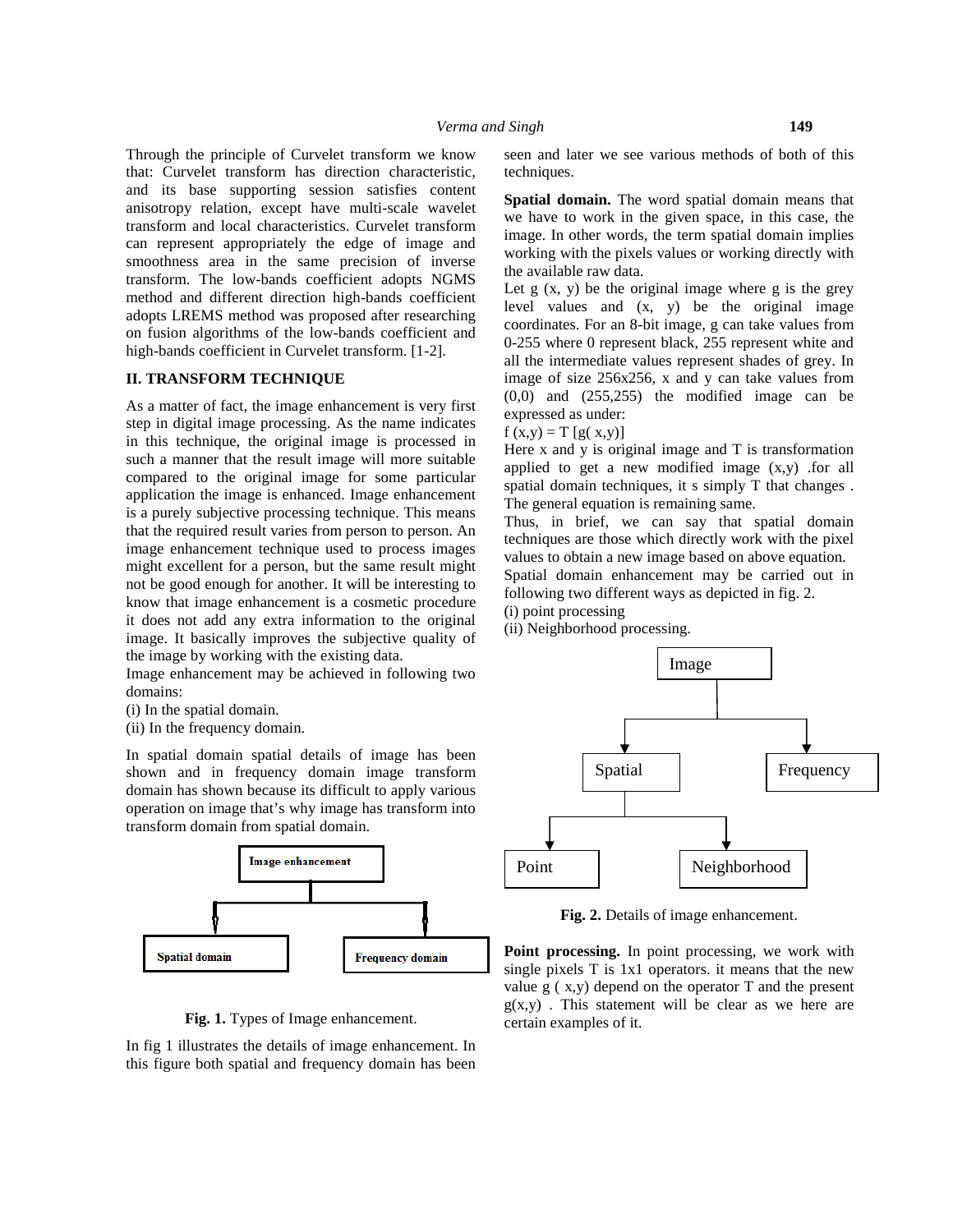Examples: (i) digital negative (ii) constant stretching (iii) threshold (iv) grey level slicing (v) bit plane slicing (vi) dynamic range compression (vii) Wavelet Transform

Wavelet transform (WT) is extensions of the idea of high-pass filtering. WT provide a multi-resolution framework where the signal being analyzed is decomposed into several components, each of which captures information present at a given scale. This enables the introduction of the concept of details between successive levels of scale or resolution and if the process is inverted, the original image can be exactly reconstructed from one approximation and from the different wavelet coefficients. Multi-sensor image fusion using the WT approach can provide a conceptual framework for the improvement of the spatial resolution with minimal distortion of the spectral content of the source image. The WT is suitable for image fusion, not only because it enables one to fuse image features separately at different scales, but also because it produces large coefficients near edges in the transformed image and reveals relevant spatial information. The WT decomposes the signal based on elementary functions i.e. the wavelets. Wavelets can be described in terms of two groups of functions: wavelet functions and scaling functions. It is also common to be defined the wavelet function as the "mother wavelet", and the scaling function is the "father" wavelet. So the transformations of the parent wavelets are "daughter" and "son" wavelets. In one-dimensional case, the continuous wavelet transform of a distribution f(t) can be expressed as

 $WT(a, b) = \frac{1}{\sqrt{x}} \dots \int_{-\infty}^{\infty} f(t)^{v} \left( \frac{t-b}{a} \right) dt$ 

Where WT (a, b) is the wavelet coefficient of the function f(t); the analyzing wavelet and a  $(a > 0)$ and b are scaling and translational parameters, respectively. Each base function is a scaled and translated version of a function (t) called Mother Wavelet [17]. By means of wavelet transformation, it can carry through image decomposition in multi-scale, multi-direction and multi-resolution. Therefore the fusion algorithm based on wavelet transformation has been widely used.

It can decompose the image into lots of sub-image [30], with different in direction, resolution and frequency characteristic, and sufficiently reflect local change character of the original image.

Because the wavelet transformation owns its direction characteristic it can make fusion image obtain visual effect better [18].

## **III. OPTIMIZATION APPROACH**

Optimization is the process of making something better. In engineering, optimization algorithms have been extensively developed and well used in all respects for a long time. An engineer or a scientist conjures up a new idea and optimization improves on that idea. Optimization consists in trying variations on an initial concept and using the information gained to improve on the idea. Many optimization problems from the industrial engineering world, in particular the manufacturing systems, are very complex in nature and quite hard to solve by conventional optimization techniques. Genetic Algorithm (GA) is one of the optimization algorithms, which is invented to mimic some of the processes observed in natural evolution. The Genetic Algorithm is stochastic search techniques based on the mechanism of natural selection and natural genetics. That is a general one, capable of being applied to an extremely wide range of problems. The GA, differing from conventional search techniques, start with an initial set of random solutions called population. Each individual in the population is called a chromosome, representing a solution to problem at hand. The chromosomes evolve through successive iterations, called generations. During each generation, the chromosomes are evaluated, using some measures of fitness. To create the next generation, new chromosomes, called offspring, are form by either merging two chromosomes form current generation using a crossover operator or modifying a chromosome using a mutation operator. A new generation is form by selecting, according to the fitness values, some of the parents and offspring; and rejecting others so as to keep the population size constant. Fitter chromosomes have higher probabilities of being selected. After several generations, the algorithms converge to the best chromosome, which hopefully represents the optimum or suboptimal solution to the problem. The GA has received considerable attention regarding their potential as a novel optimization technique. There are three major advantages when applying the GA to optimization problems.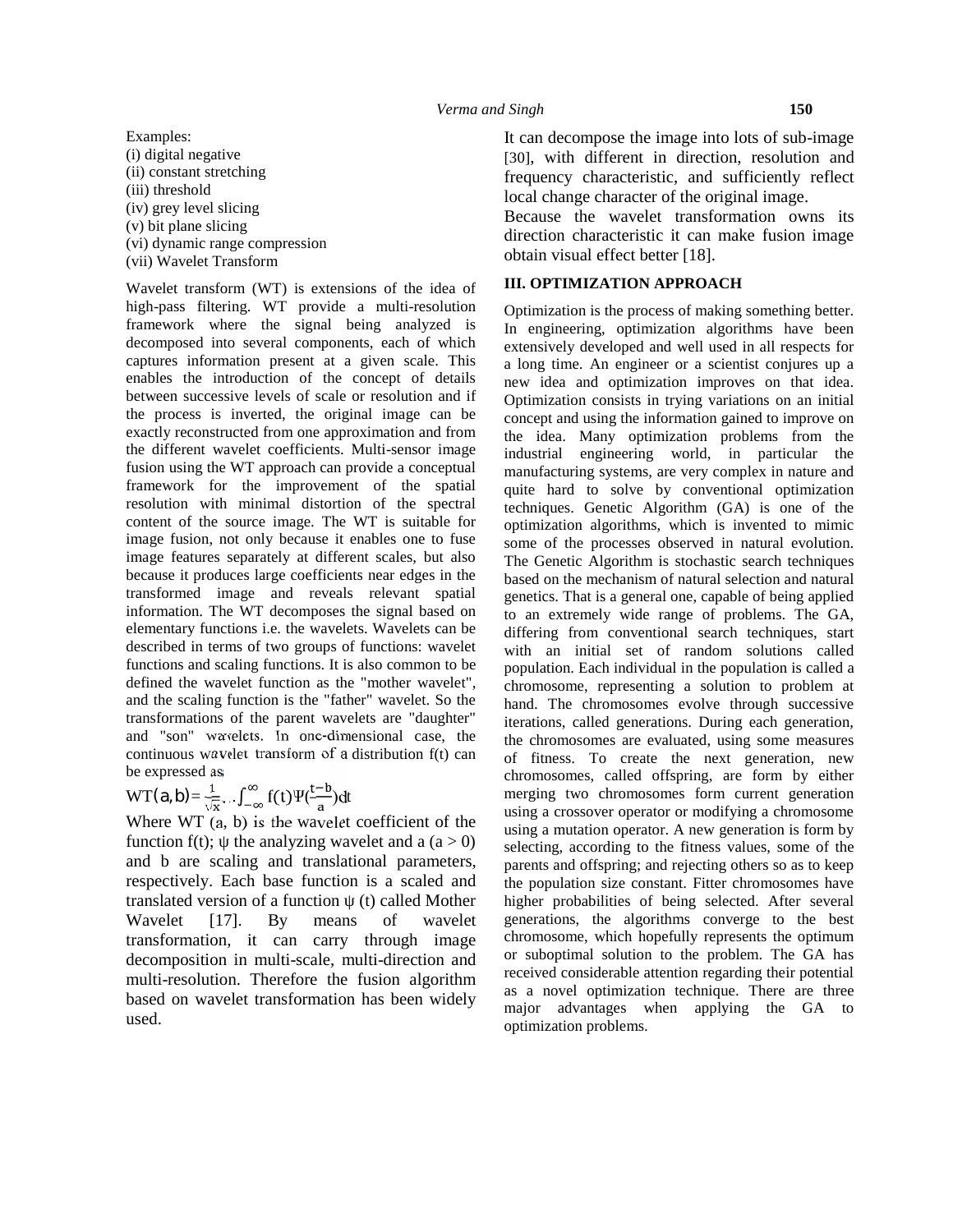The GA do not have much mathematical requirements about the optimization problems. Due to their evolutionary nature, the GA will search for solutions without regard to the specific inner workings of the problem.

The evolution operators make GA effective at performing global search. The traditional approaches perform local search by a convergent stepwise procedure, which compares the values of nearby points and moves to the relative optimal points. Global optimum can be found only if the problem possesses certain convexity properties that essentially guarantee that any local optimum is a global one.

GA provide a great flexibility to hybridize with domain dependent heuristics to make an efficient implementation for a specific problem.

In the above statement indicate, the GA have much advantages. Even though the GA can locate the solution in the whole domain, it does not solve complexes constraint problems easily, especially for exact constraints. And huge evaluations for generations and populations sometime are time-consuming. To account some of the defects and employ the advantages of the GA, the enhanced GA is proposed and applied for the optimization design.

### **IV. RESULTS**

This method "Performance optimization of image fusion using DWT and Heuristic genetic algorithm" contain region based multi-focus image fusion scheme using discrete wavelet transform (DWT) and genetic algorithm (GA), which combines aspects of feature and pixel-level fusion. The basic idea is to divide the source images into blocks, and then select the corresponding blocks with higher quality assessment value to construct the resultant fused image. GA is brought forward to determine the suitable sizes of the block. This method produce an accurate fused image using discrete wavelet transform (DWT) for feature extraction and using genetic algorithms (GAs) to get the more optimized combined image. The performance of the proposed image fusion scheme is evaluated with Mean square error rate (MSER), Peak signal to noise ratio (PSNR) and Image Quality Index (IQI). Simulation results conducted with DWT and GA shows that this method outperforms the existing image fusion algorithms.

In this optimization technique different images of same size are fused together by using DWT and DWT-GA and the optimization of images are carried out by the image parameters like Mean square error rate (MSER), Peak signal to noise ratio (PSNR) and Image quality index (IQI). All resultant fused images gives better image quality enhancement for DWT-GA as compared to DWT.

This method "Performance optimization of image fusion using DWT and Heuristic genetic algorithm" is simulated by using MATLAB 7.8.0. MATLAB is a strong mathematical tool which provides help to engineers to solve, model, simulate the problems and find solutions assuming environment in to mathematical equations. It is standard engineering tool as it perform many different tasks using different tool box relevant to different particular cases e.g. Control systems, signal processing, image processing, communication systems, and support complex matrix manipulation, simulink etc. In different research field it provides platform for learning and comparison of theoretical hypothesis and simulated values. It even provides support to nonlinear system calculations and result.



**Fig. 3.** The relation of MSER, PSNR and IQI based on DWT.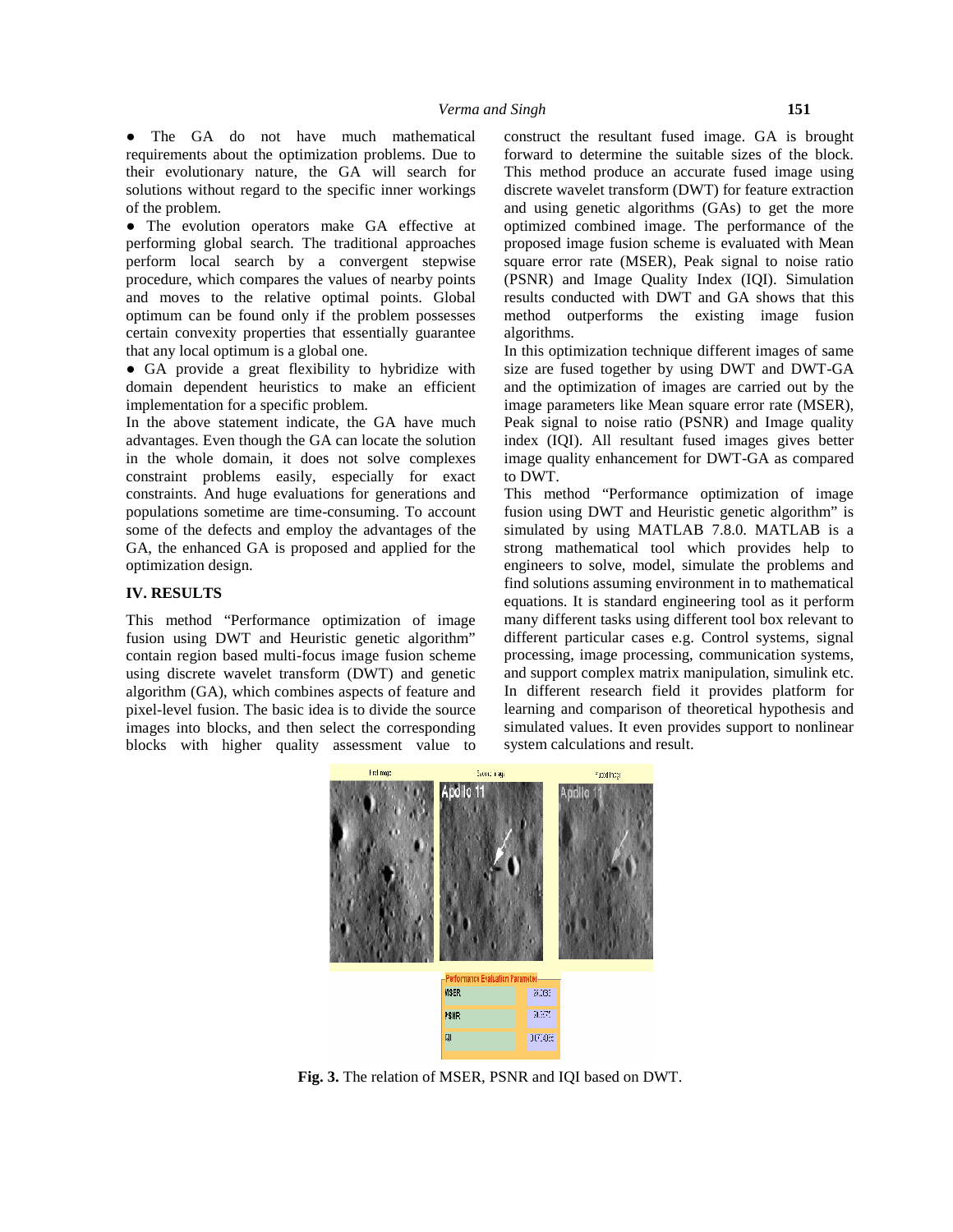

**Fig. 4.** The relation of MSER, PSNR and IQI based on DWT-GA.



**Fig. 5.** The relation of MSER, PSNR and IQI based on DWT.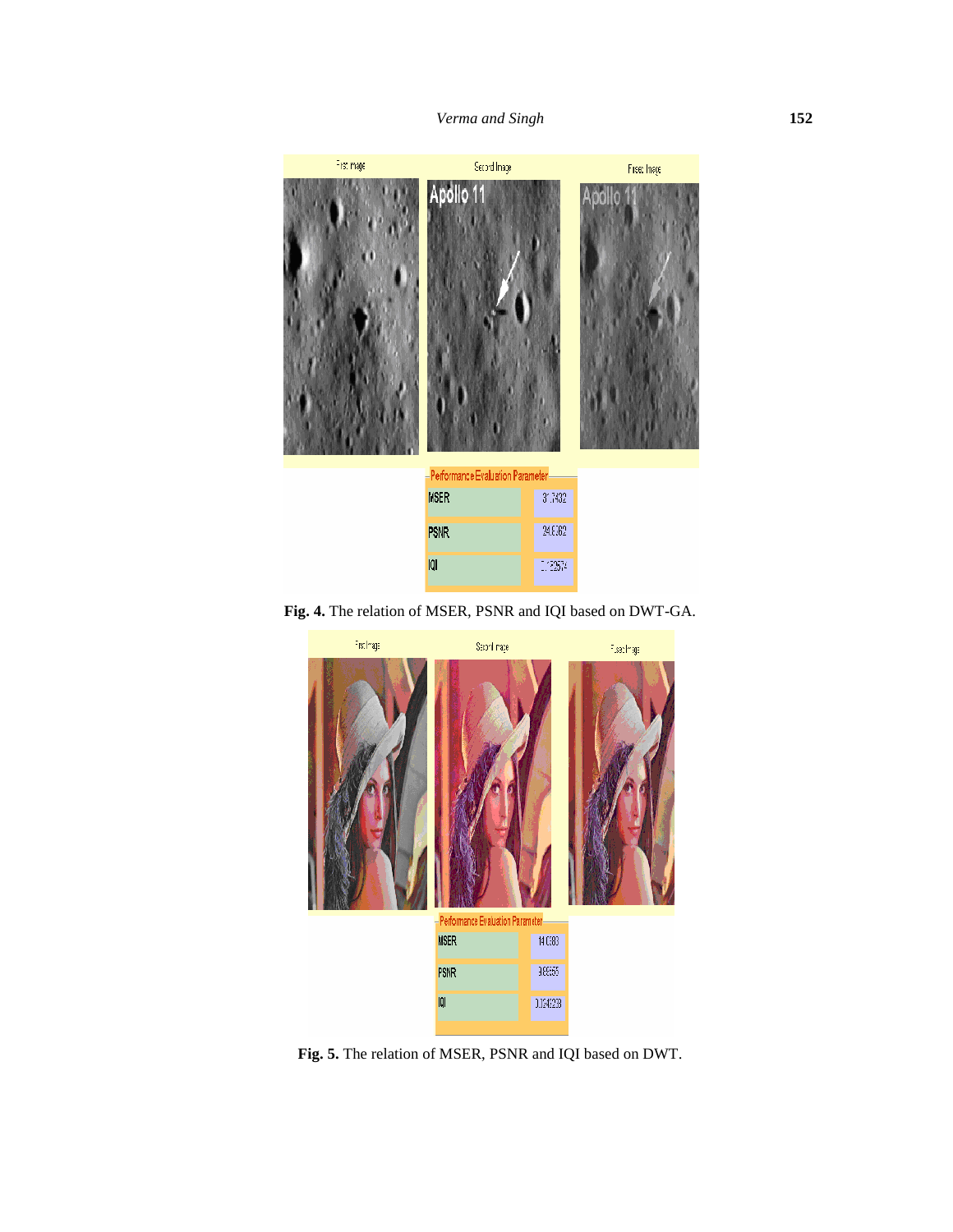

**Fig. 7.** The relation of MSER, PSNR and IQI based on DWT-GA.

| <b>Fuse</b>   | Image         | <b>MSER</b> | <b>PSNR</b> | <b>IQI</b> |
|---------------|---------------|-------------|-------------|------------|
| <b>Images</b> | <b>Fusion</b> |             |             |            |
|               | Methods       |             |             |            |
| 1.            | <b>DWT</b>    | 25.2683     | 20.3575     | 0.0704065  |
|               | DWT-GA        | 31.7432     | 24.8262     | 0.162574   |
| 2.            | <b>DWT</b>    | 14.0383     | 9.89555     | 0.0242238  |
|               | DWT-GA        | 19.5055     | 13.2694     | 0.0868949  |
| 3.            | <b>DWT</b>    | 21.5555     | 16.8925     | 0.0584226  |
|               | DWT-GA        | 28.263      | 21.5396     | 0.141052   |
| 4.            | <b>DWT</b>    | 22.1628     | 17.4593     | 0.0603829  |
|               | DWT-GA        | 28.4099     | 21.6783     | 0.14196    |

**Table 1: Measured values of MSER, PSNR and IQI for DWT & DWT-GA of fused images.**

#### **CONCLUSION**

There are a large number of applications in remote sensing that require images with both spatial and spectral resolution. the potentials of pixel level image fusion with DWT and DWT-GA transformation technique is used for better selection of features of an image and selected features are optimized by Genetic algorithm. The better combination of DWT-GA generates better image quality in existing method of DWT. These optimization methods are explored along

with quality assessment evaluation measures. The DWT and DWT-GA are used to enhance the quality of different images and their results are compared. Simulation results demonstrates that the images fusion by using DWT-GA outperforms DWT based on MSER, PSNR and IQI measures. Fused images are primarily used to human observers for viewing or interpretation and to be further processed by a computer using different image processing techniques**.**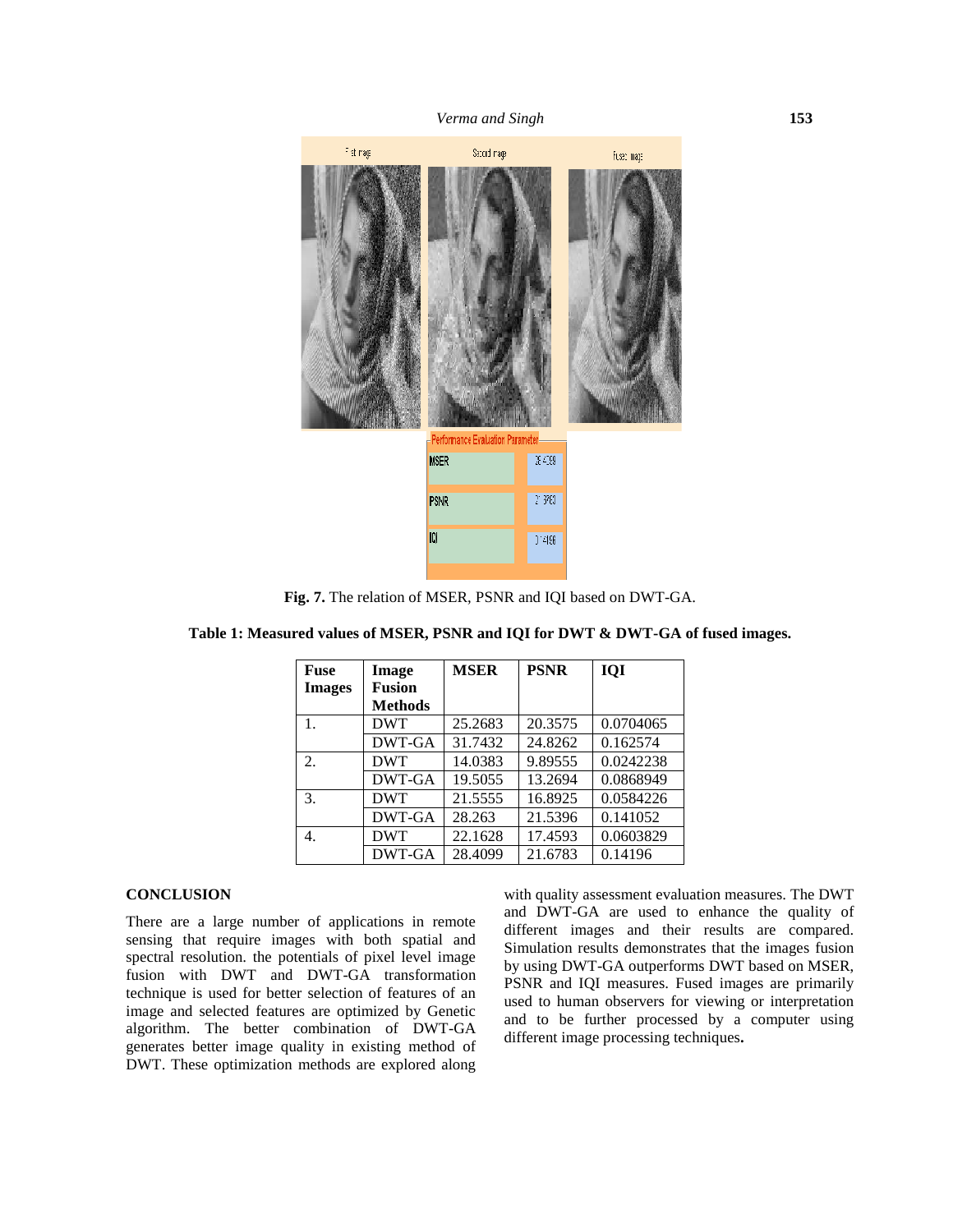#### **REFERENCES**

[1]. Z. Wang, D. Ziou, C. Armenakis, D. Li, and Q. Li, "A Comparative Analysis of Image Fusion Methods," *Geoscience and Remote Sensing,* vol. **43**, no. 6, pp. 1391- 1402, June 2006.

[2]. J. G. Liu, "Smoothing filter-based intensity modulation: A spectral preserve image fusion technique for improving spatial details," *Int. J. Remote Sensing*, vol. **21**, no. 18, pp. 3461-3472, may 2000.

[3]. Zhenhuo Li, Zhongliang Jing, Gang Lid, Shaoyuan Sun, Henry Leung "Pixel Visibility based multifocus image fusion" IEEE Int. Conf. Neural Networks & Signal Processing Nanjing, China, December 14-17, 2003.

Nanjing, China, December 14-17, 2003.<br>[4]. Qiang Wang, Yi Shen "The Effects of Fusion Structures algorithed on Image Fusion Performances" IMTC 2004 lnstrumenlvlion and Mcasuremenl Technology Conference

Coma, Italy, 18-20 May 2004.

[5]. Peng-wei Wang, Bo Liu "A Novel Image Fusion Metric Based on Multi-Scale Analysis" *IEEE International conferences on signal processing* June 2008.

[6]. Mrityunjay Kumar, Sarat Dass "A Total Variation- Based Algorithm for Pixel- Level Image Fusion" *IEEE transactions on image processing*, vol. **18**, no. 9, September 2009.

[7]. Zhang Zhiyu, Zhang Xiaodan, Zhang Jiulong "SAR Image Processing based on Fast Discrete Curvelet Transform" *IEEE International Forum on Information Technology and Applications* November 2009.

[8]. Tian Hui, Wang Binbin "Discussion and Analyze on Image Fusion Technology" *IEEE Second International Conference on Machine Vision January 2009.*

[9]. Qiang Fu, Fenghua Ren, Legeng Chen, Zhexin Xiao "Multi-focus image fusion algorithms research based on Curvelet transform" *IEEE Third International Conference on Genetic and Evolutionary Computing 2009.*

[10]. Pengfei Guo Xuezhi Wang Yingshi Han "The Enhanced Genetic Algorithms for the Optimization Design" *IEEE 3rd International Conference on Biomedical Engineering and Informatics 2010.*

[11]. Yijian Pei, Jiang Yu, Huayu Zhou, Guanghui Cai "The Improved Wavelet Transform Based Image Fusion Algorithm and The Quality Assessment" *IEEE 3rd International Congress on Image and Signal Processing 2010.*

[12]. Jiulong Zhang, Yinghui Wang "A Comparative Study of Wavelet and Curvelet Transform for Face Recognition" *IEEE 3rd International Congress on Image and Signal and image processing*.

[13]. S. G. Nikolov, D**.** R. Bull, C. N**.** Canagarajah, M. [15]. S. G. Nikolov, D. K. Bull, C. N. Callagarajall, M.  $[26]$ <br>Halliwell, P. N. T. Wells "Image fusion using a 3-d wavelet  $\mathcal{L}_{\mathbf{M}_{1}}$ transform" *IEEE Image Processing and its Applications, Conference Publication* No. 465 July 1999.

[14]. Yiannis Andreopoulos, Mihaela van der Schaar [27] "Incremental Refinement of Computation for the Discrete Wavelet Transform" *IEEE transactions on signal processing*, vol. **56**, no. 1, january 2008.

[15]. Qiang Fu, Fenghua Ren, Legeng Chen, Zhexin Xiao "Multi-focus image fusion algorithms research based on Curvelet transform" IEEE Third International Conference on Genetic and Evolutionary Computing Nom 2009.

[16]. Xing Su-xia, Guo Pei-yuan and Chen Tian-hua "Study" on Optimal Wavelet Decomposition Level in Infrared and visual Light Image Fusion" *IEEE International Conference on Measuring Technology and Mechatronics Automation 2010*.

[17]. Hongbo Wu, YanqiuXing "Pixel-based Image Fusion Using Wavelet Transform for SPOT and ETM+ Image" *IEEE International Congress on Image and Signal Processing 2010.*

[18] . Xiaoyi Yang, Jianwei Li "Research on Fusion Algorithm Based on Wavelet Transformation in SAR Image Identification" *IEEE Proceedings of the 8th World Congress on Intelligent Control and Automation* June 21-25 2011, Taipei, Taiwan.

[19]. Changsheng LANG, Hong LI, Guangzheng LI, Xiujuan ZHAO "Combined Sparse Representation Based on Curvelet Transform and Local DCT for Multi-layered Image Compression" *IEEE International conferences on signal processing 2011.*

[20]. Yi Yang, Chongzhao Han ,Xin Kang, Deqiang Han "An Overview on Pixel-Level Image Fusion in Remote Sensing" *IEEE Proceedings of the International Conference on Automation and Logistics* August 18 - 21, 2007.

[21]. Xiyan Wei, Xin Lu, Hong Sun "Fast View of Mass Remote Sensing Images based on Image Pyramid" *IEEE First International Conference on Intelligent Networks and Intelligent Systems June 2008.*

[22]. Zhu Weigang , Zhou Yinqing ,Chen Jie, Sun Bin ,Hou Guojiang "Objective Evaluation of Remote Sensing Image Fusion Based On the Singular Value Decomposition" *IEEE second International Conference on Genetic an Evolutionary Computing Nom 2008.*

[23]. Mrityunjay Kumar*,* and Sarat Dass "A Total Variation- Based Algorithm for Pixel-Level Image Fusion" *IEEE Transactions On Image Processing*, Vol. **18**, No. 9, September 2009.

[24]. Tian Hui , Wang Binbin, "Discussion and Analyze on Image Fusion Technology" *IEEE Second International Conference on Machine Vision June 2009.*

[25]. Mohamed R. Metwalli, Ayman H. Nasr, Osama S. Farag Allah, and S. El-Rabaie "Image Fusion Based on Principal Component Analysis and High-Pass Filter" *IEEE 2rd International Congress on Image and Signal Processing Nom 2009.*

[26] Qiang Fu, Fenghua Ren, Legeng Chen, Zhexin Xiao "Multi-focus image fusion algorithms research based on Curvelet transform" *IEEE Third International Conference on Genetic and Evolutionary Computing Nom 2009.*

[27] kai Xing Wu , ChunHua Wang, Li Hong Li "Image Fusion at Pixel Level Algorithm Is Introduced and the Evaluation criteria" *IEEE International Coriference on Educational and Network Technology Nom 2010.*